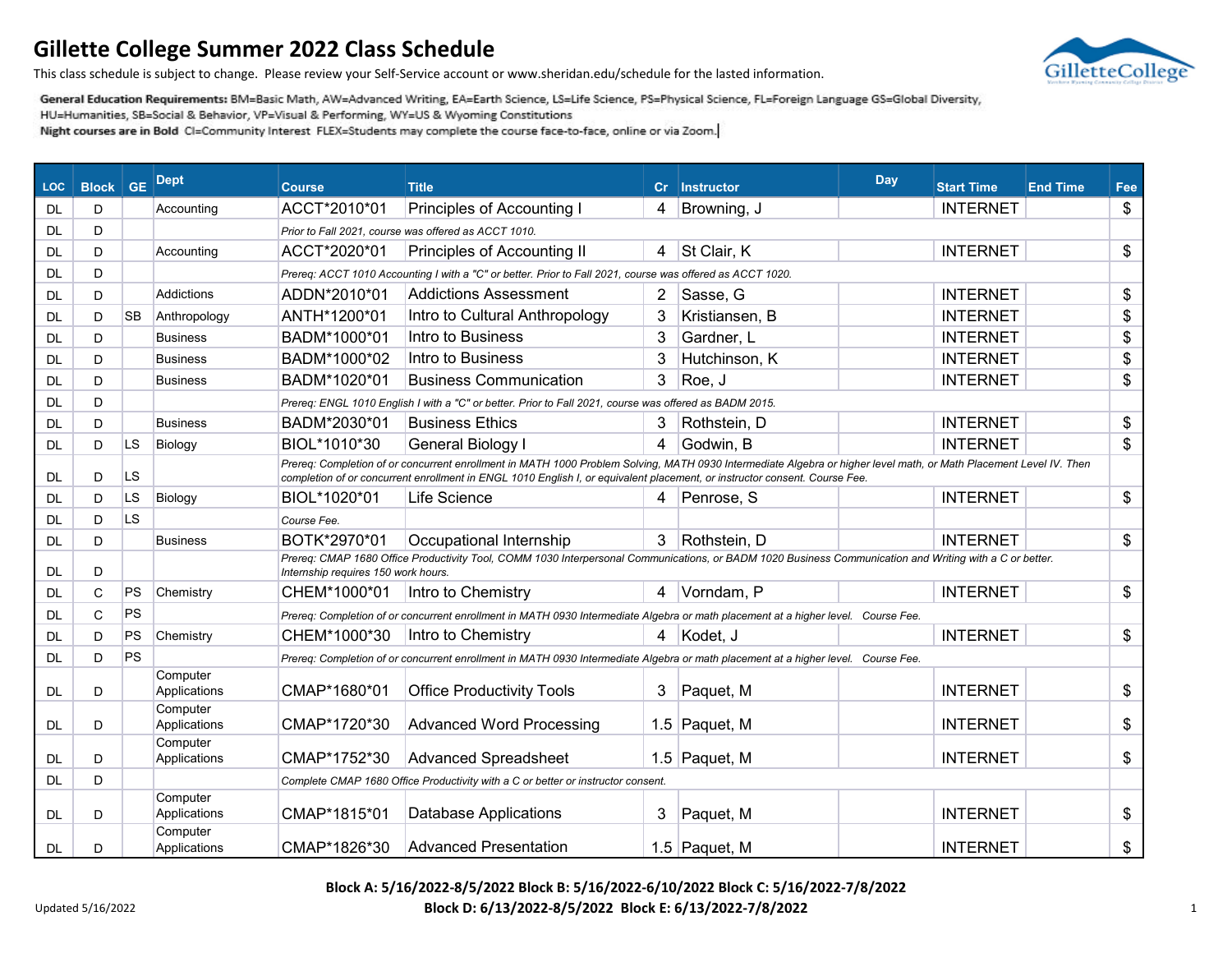

This class schedule is subject to change. Please review your Self-Service account or www.sheridan.edu/schedule for the lasted information.

General Education Requirements: BM=Basic Math, AW=Advanced Writing, EA=Earth Science, LS=Life Science, PS=Physical Science, FL=Foreign Language GS=Global Diversity,

HU=Humanities, SB=Social & Behavior, VP=Visual & Performing, WY=US & Wyoming Constitutions

Night courses are in Bold CI=Community Interest FLEX=Students may complete the course face-to-face, online or via Zoom.

| <b>LOC</b> | <b>Block</b> | <b>GE</b> | <b>Dept</b>               | Course       | <b>Title</b>                                                                                                                                                        | cr | Instructor        | <b>Day</b>    | <b>Start Time</b> | <b>End Time</b> | Fee |
|------------|--------------|-----------|---------------------------|--------------|---------------------------------------------------------------------------------------------------------------------------------------------------------------------|----|-------------------|---------------|-------------------|-----------------|-----|
| DL.        | A            |           | Counseling                | CNSL*2300*01 | <b>Counseling Skills</b>                                                                                                                                            | 3  | Goodrich-Premo, E |               | <b>INTERNET</b>   |                 | \$  |
| DL.        | Α            |           |                           |              | CNSL 2300 crosslisted with CRMJ 2300 and SOC 2300 Counseling Skills. Prereq: Completion of English 1010 or enrollment in ENGL 1010 English I or instructor consent. |    |                   |               |                   |                 |     |
| <b>DL</b>  | A            |           | Counseling                | CNSL*2470*01 | <b>Practicum in Human Services</b>                                                                                                                                  | 3  | Goodrich-Premo, E |               | <b>INTERNET</b>   |                 | \$  |
| DL.        | D            | <b>HU</b> | Communications            | COMM*2010*02 | <b>Public Speaking</b>                                                                                                                                              | 3  | Schilling, S      |               | <b>INTERNET</b>   |                 | \$  |
| DL         | D            | <b>HU</b> |                           |              | Prereq: ENGL 1010 English I with a grade of C or better                                                                                                             |    |                   |               |                   |                 |     |
| <b>DL</b>  | A            |           | <b>Criminal Justice</b>   | CRMJ*2300*01 | <b>Counseling Skills</b>                                                                                                                                            | 3  | Goodrich-Premo, E |               | <b>INTERNET</b>   |                 | \$  |
| <b>DL</b>  |              |           |                           |              |                                                                                                                                                                     |    |                   |               |                   |                 |     |
|            | Α            |           |                           |              | CRMJ 2300 crosslisted with CNSL 2300 and SOC 2300 Counseling Skills. Prereq: Completion of English 1010 or enrollment in ENGL 1010 English I or instructor consent. |    |                   |               |                   |                 |     |
| GIL        | D            |           | Diesel Technology         | DESL*1650*30 | Diesel Fuel Systems and Tuning                                                                                                                                      | 4  | McCrary, T        | <b>TTh</b>    | 8:00 AM           | 1:00 PM         | \$  |
| GIL        | D            |           |                           |              | Course Fee. Prior to Fall 2021, this course was offered as DESL 1640.                                                                                               |    |                   |               |                   |                 |     |
| GIL        | D            |           | Diesel Technology         | DESL*1870*31 | Mobile Hydraulic Troubleshoot                                                                                                                                       | 4  | McCrary, T        | <b>MW</b>     | 8:00 AM           | 1:00 PM         | \$  |
| <b>DL</b>  | D            | <b>SB</b> | Economics                 | ECON*1010*01 | Macroeconomics                                                                                                                                                      | 3  | Mantey, K         |               | <b>INTERNET</b>   |                 | \$  |
| DL         | D            | <b>SB</b> | Economics                 | ECON*1020*01 | Microeconomics                                                                                                                                                      | 3  | Young, A          |               | <b>INTERNET</b>   |                 | \$  |
| <b>DL</b>  | D            | <b>BW</b> | English                   | ENGL*1010*01 | <b>English Composition I</b>                                                                                                                                        | 3  | Jensen, M         |               | <b>INTERNET</b>   |                 | \$  |
| DL         | D            | <b>BW</b> |                           |              | Prereq: Level 3 Reading Placement or "C" or better in ENGL 0700 Integrated Reading & Writing                                                                        |    |                   |               |                   |                 |     |
| DL         | D            | BW.       | English                   | ENGL*1010*02 | <b>English Composition I</b>                                                                                                                                        | 3  | Jensen, M         |               | <b>INTERNET</b>   |                 | \$  |
| <b>DL</b>  | D            | <b>BW</b> |                           |              | Prereq: Level 3 Reading Placement or "C" or better in ENGL 0700 Integrated Reading & Writing                                                                        |    |                   |               |                   |                 |     |
| DL         | D            | BW        | English                   | ENGL*1010*30 | <b>English Composition I</b>                                                                                                                                        | 3. | Finn, M           |               | <b>INTERNET</b>   |                 | \$  |
| <b>DL</b>  | D            | <b>BW</b> |                           |              | Prereq: Level 3 Reading Placement or "C" or better in ENGL 0700 Integrated Reading & Writing                                                                        |    |                   |               |                   |                 |     |
| <b>DL</b>  | D            | BW.       | English                   | ENGL*1010*31 | <b>English Composition I</b>                                                                                                                                        | 3  | Finn, M           |               | <b>INTERNET</b>   |                 | \$  |
| DL         | D            | <b>BW</b> |                           |              | Prereq: Level 3 Reading Placement or "C" or better in ENGL 0700 Integrated Reading & Writing                                                                        |    |                   |               |                   |                 |     |
| <b>DL</b>  | D            | GS        | English                   | ENGL*1080*30 | Intro to Women's Studies                                                                                                                                            | 3  | Finn, M           |               | <b>INTERNET</b>   |                 | \$  |
| DL.        | D            | HU        |                           |              | Prereq: Completion of, or concurrent enrollment in, ENGL 1010 English I, or instructor consent. ENGL 1080 is crosslisted with HUMN 1080, SOC 1080 and WMST 1080.    |    |                   |               |                   |                 |     |
| DL.        | D            | AW        | English                   | ENGL*2030*01 | <b>Critical Reading and Writing</b>                                                                                                                                 | 3  | Jensen, M         |               | <b>INTERNET</b>   |                 | \$  |
| <b>DL</b>  | D            | AW        |                           |              | Prereq: ENGL 1010 English I with a "C" or better OR instructor consent                                                                                              |    |                   |               |                   |                 |     |
| GIL        | O            |           | Engineering<br>Technology | ENTK*1010*30 | <b>Elements of Surveying</b>                                                                                                                                        | 3  | Livingston, R     | <b>MTWThF</b> | 8:00 AM           | 5:00 PM         |     |
| GIL        | O            |           |                           |              | Prereq: MATH*1000 Problem Solving with C or better, or placement at Math Level III. Course Offered 5/16/22-5/25/22.                                                 |    |                   |               |                   |                 |     |
| GIL        | O            |           | Engineering<br>Technology | ENTK*2070*30 | <b>Engineering Surveying I</b>                                                                                                                                      | 3  | Livingston, R     | <b>MTWThF</b> | 10:00 AM          | 5:00 PM         | \$  |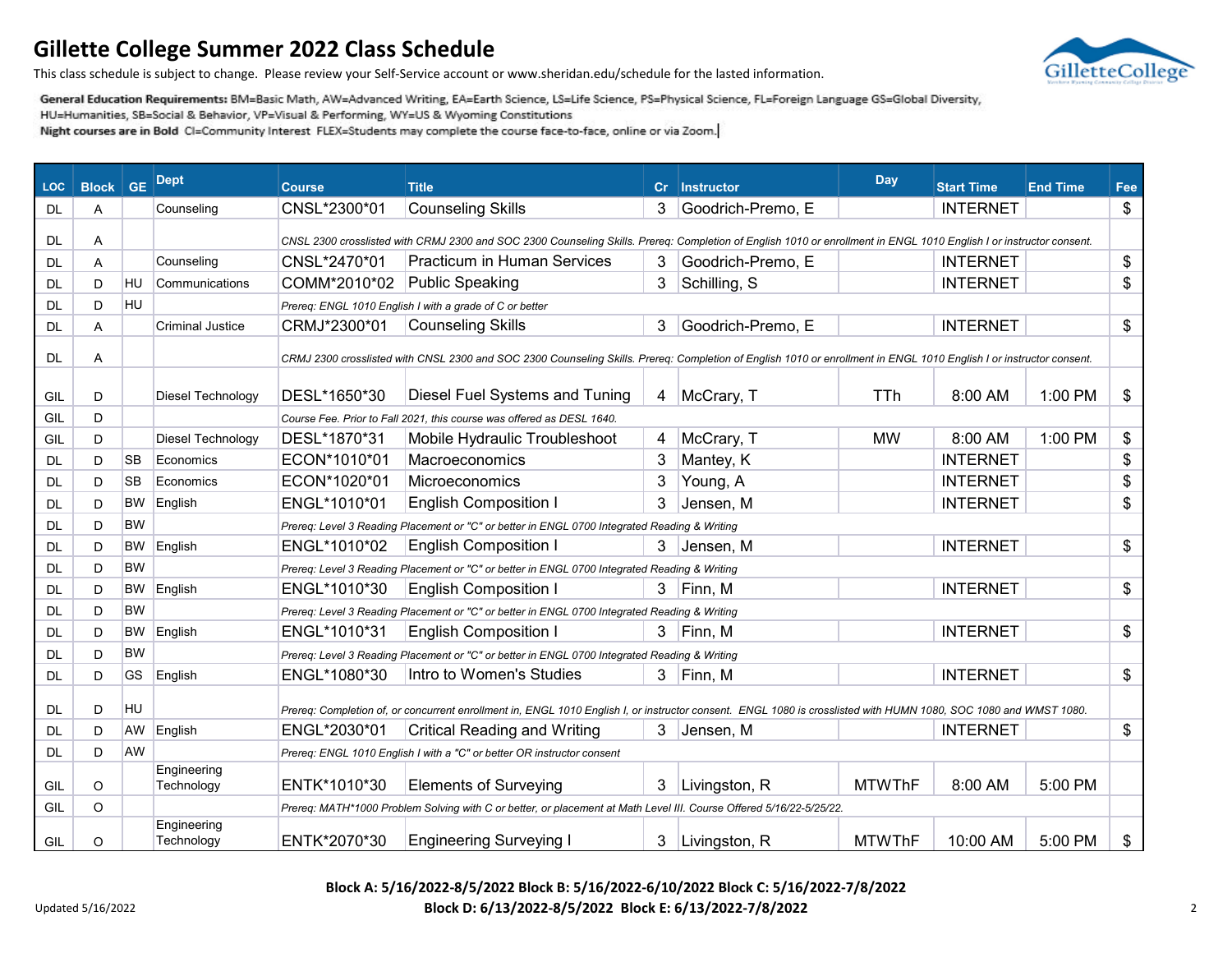

This class schedule is subject to change. Please review your Self-Service account or www.sheridan.edu/schedule for the lasted information.

General Education Requirements: BM=Basic Math, AW=Advanced Writing, EA=Earth Science, LS=Life Science, PS=Physical Science, FL=Foreign Language GS=Global Diversity,

HU=Humanities, SB=Social & Behavior, VP=Visual & Performing, WY=US & Wyoming Constitutions

Night courses are in Bold CI=Community Interest FLEX=Students may complete the course face-to-face, online or via Zoom.

| <b>LOC</b> | <b>Block GE</b> |           | <b>Dept</b>                   | <b>Course</b>                                    | <b>Title</b>                                                                                                                                                     |                | Cr   Instructor                | <b>Day</b>      | <b>Start Time</b> | <b>End Time</b> | Fee           |
|------------|-----------------|-----------|-------------------------------|--------------------------------------------------|------------------------------------------------------------------------------------------------------------------------------------------------------------------|----------------|--------------------------------|-----------------|-------------------|-----------------|---------------|
| GIL        | $\circ$         |           |                               |                                                  |                                                                                                                                                                  |                |                                | <b>MTWThF</b>   | 8:00 AM           | 10:00 AM        | $\frac{1}{2}$ |
| GIL        | O               |           |                               |                                                  | Prereq: MATH 1405 Trigonometry with C or better OR equivalent course OR instructor approval. Course Fee. Course Offered 5/16/22-5/25/22.                         |                |                                |                 |                   |                 |               |
| <b>DL</b>  | D               |           | <b>Engineering Science</b>    | ES*2110*30                                       | <b>Statics</b>                                                                                                                                                   | 3              | Hunter, E                      |                 | <b>INTERNET</b>   |                 | \$            |
| DL.        | D               |           |                               | Prereq: MATH 2200 Calculus I with a C or better  |                                                                                                                                                                  |                |                                |                 |                   |                 |               |
| <b>DL</b>  | D               |           | Family & Consumer<br>Science  | FCSC*1140*01                                     | <b>Nutrition</b>                                                                                                                                                 | $\overline{2}$ | Araas, T                       |                 | <b>INTERNET</b>   |                 | \$            |
| DL         | D               |           |                               | Prior to Fall 2020, course offered as HOEC 1146. |                                                                                                                                                                  |                |                                |                 |                   |                 |               |
| <b>DL</b>  | D               |           | Family & Consumer<br>Science  | FCSC*1141*01                                     | <b>Principles of Nutrition</b>                                                                                                                                   | 3              | Wattam, B                      |                 | <b>INTERNET</b>   |                 | \$            |
| <b>DL</b>  | D               |           | Family & Consumer<br>Science  | FCSC*1141*30                                     | <b>Principles of Nutrition</b>                                                                                                                                   | 3              | Ostrander, J                   |                 | <b>INTERNET</b>   |                 | \$            |
| <b>DL</b>  | D               |           | <b>Business</b>               | FIN*1000*01                                      | <b>Personal Finance</b>                                                                                                                                          | 3              | Dunneback, D                   |                 | <b>INTERNET</b>   |                 | \$            |
| GIL        | O               |           | <b>Engineering Science</b>    | GEOG*2310*30                                     | Intro to Geographic Inform Sys                                                                                                                                   | 3              | Hunter, E                      | <b>MTWThFSa</b> | 8:00 AM           | 5:00 PM         | \$            |
| GIL        | $\circ$         |           |                               | Prereq: Instructor consent.                      | Prior to Fall 2021, this course was offered as ES 1050.                                                                                                          |                | Course Offered 5/26/22-6/3/22. |                 |                   |                 |               |
| <b>DL</b>  | D               | PS        | Geology                       | GEOL*1100*30                                     | <b>Physical Geology</b>                                                                                                                                          | 4              | Livingston, R                  |                 | <b>INTERNET</b>   |                 | \$            |
| Flex       | A               | <b>WY</b> | History                       | HIST*1251*01                                     | <b>Wyoming History</b>                                                                                                                                           | 3              | Ligocki, S                     | <b>MW</b>       | 5:15 PM           | 6:45 PM         |               |
| Flex       | A               | <b>WY</b> |                               |                                                  | This course is a flex course which may be completed face-to-face, online or via Zoom.                                                                            |                |                                |                 |                   |                 |               |
| DL.        | A               | GS        | Health & Human<br>Performance | HLED*1006*01                                     | <b>Personal Health</b>                                                                                                                                           | 3              | Layher, S                      |                 | <b>INTERNET</b>   |                 | \$            |
| <b>DL</b>  | Α               |           | Biology                       | HLTK*1200*01                                     | <b>Medical Terminology</b>                                                                                                                                       | 3              | Karns, J                       |                 | <b>INTERNET</b>   |                 | \$            |
| DL         | A               |           |                               | Prior to Fall 2020, course offered as BIOL 1050. |                                                                                                                                                                  |                |                                |                 |                   |                 |               |
| <b>DL</b>  | D               | <b>GS</b> | <b>Humanities</b>             | HUMN*1080*30                                     | Intro to Women's Studies                                                                                                                                         | 3              | Finn, M                        |                 | <b>INTERNET</b>   |                 | \$            |
| <b>DL</b>  | D               | HU        |                               |                                                  | Prereq: Completion of, or concurrent enrollment in, ENGL 1010 English I, or instructor consent. HUMN 1080 is crosslisted with ENGL 1080, SOC 1080 and WMST 1080. |                |                                |                 |                   |                 |               |
| <b>DL</b>  | D               |           | <b>Business</b>               | IMGT*2400*01                                     | Intro to Information Managemnt                                                                                                                                   | 3              | Banville, D                    |                 | <b>INTERNET</b>   |                 | \$            |
| <b>DL</b>  | B               |           | <b>Mathematics</b>            | MATH*0900*01                                     | Pre-Algebra Arithmetic                                                                                                                                           | 4              | Araas, J                       |                 | <b>INTERNET</b>   |                 | \$            |
| <b>DL</b>  | B               |           |                               | Prereq: Math placement Level 1                   |                                                                                                                                                                  |                |                                |                 |                   |                 |               |
| GIL        | D               |           | <b>Mathematics</b>            | MATH*0900*31                                     | Pre-Algebra Arithmetic                                                                                                                                           | 4              | Carver, M                      | <b>MTWTh</b>    | 11:30 AM          | 1:10 PM         |               |
| GIL        | D               |           |                               | Prereg: Math placement Level 1                   |                                                                                                                                                                  |                |                                |                 |                   |                 |               |
| DL.        | D               |           | Mathematics                   | MATH*0930*01                                     | Intermediate Algebra                                                                                                                                             | 4              | Nichols, J                     |                 | <b>INTERNET</b>   |                 | \$            |
| DL         | D               |           |                               |                                                  | Prereq: MATH 0900 Pre-Algebra with C or better, math placement Level 3                                                                                           |                |                                |                 |                   |                 |               |
| DL         | D               |           | Mathematics                   | MATH*0930*02                                     | Intermediate Algebra                                                                                                                                             | 4              | Cochran, D                     |                 | <b>INTERNET</b>   |                 |               |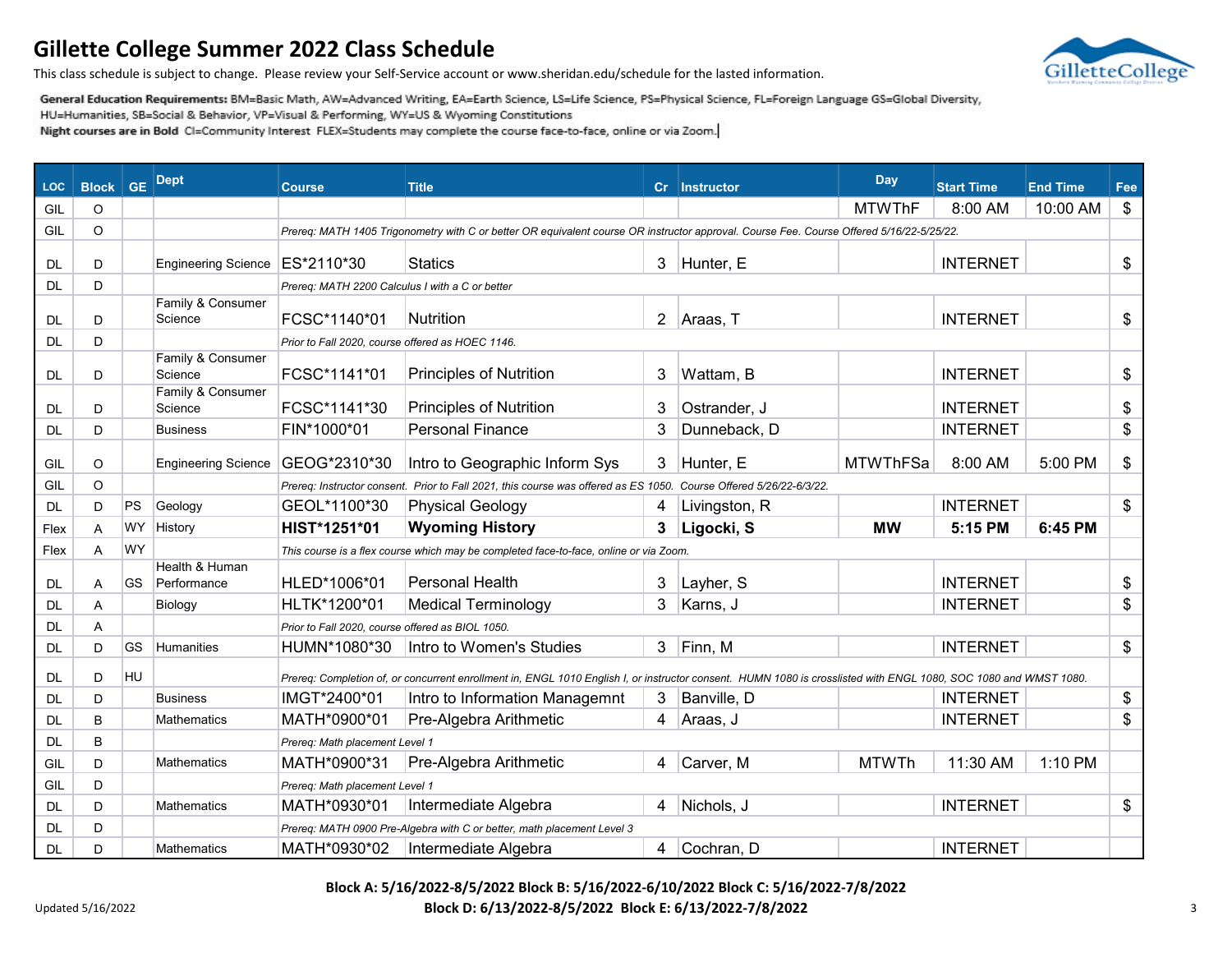GilletteCollege

This class schedule is subject to change. Please review your Self-Service account or www.sheridan.edu/schedule for the lasted information.

General Education Requirements: BM=Basic Math, AW=Advanced Writing, EA=Earth Science, LS=Life Science, PS=Physical Science, FL=Foreign Language GS=Global Diversity,

HU=Humanities, SB=Social & Behavior, VP=Visual & Performing, WY=US & Wyoming Constitutions

Night courses are in Bold CI=Community Interest FLEX=Students may complete the course face-to-face, online or via Zoom.

| <b>LOC</b> | <b>Block</b> | <b>GE</b> | <b>Dept</b>              | <b>Course</b> | <b>Title</b>                                                                                                                                                                                                                                                    | $\mathbf{C}$ r | <b>Instructor</b>    | Day          | <b>Start Time</b> | <b>End Time</b> | Fee |
|------------|--------------|-----------|--------------------------|---------------|-----------------------------------------------------------------------------------------------------------------------------------------------------------------------------------------------------------------------------------------------------------------|----------------|----------------------|--------------|-------------------|-----------------|-----|
| <b>DL</b>  | D            |           |                          |               | Prereg: MATH 0900 Pre-Algebra with C or better, math placement Level 3                                                                                                                                                                                          |                |                      |              |                   |                 |     |
| GIL        | D            |           | <b>Mathematics</b>       | MATH*0930*30  | Intermediate Algebra                                                                                                                                                                                                                                            | 4              | Cochran, D           | <b>MTWTh</b> | 11:30 AM          | 1:10 PM         |     |
| GIL        | D            |           |                          |               | Prereq: MATH 0900 Pre-Algebra with C or better, math placement Level 3                                                                                                                                                                                          |                |                      |              |                   |                 |     |
| DL         | D            | ВM        | Mathematics              | MATH*1000*30  | <b>Problem Solving</b>                                                                                                                                                                                                                                          | 3              | Corkins, B           |              | <b>INTERNET</b>   |                 | \$  |
| DL         | D            | <b>BM</b> |                          |               | Prereq: MATH 0900 Pre-Algebra with C or better, math placement Level 3                                                                                                                                                                                          |                |                      |              |                   |                 |     |
| DL         | D            | ВM        | Mathematics              | MATH*1400*01  | College Algebra                                                                                                                                                                                                                                                 | 4              | Walter, J            |              | <b>INTERNET</b>   |                 | \$  |
| DL         | D            | ВM        |                          |               | Prereq: MATH 0930 Intermediate Algebra with a "C" or better, or Math Placement Level IV                                                                                                                                                                         |                |                      |              |                   |                 |     |
| DL         | D            | ВM        | <b>Mathematics</b>       | MATH*1400*32  | College Algebra                                                                                                                                                                                                                                                 |                | 4 Rourke, M          |              | <b>INTERNET</b>   |                 | \$  |
| DL         | D            | ВM        |                          |               | Prereq: MATH 0930 Intermediate Algebra with a "C" or better, or Math Placement Level IV                                                                                                                                                                         |                |                      |              |                   |                 |     |
| DL         | D            | ВM        | <b>Mathematics</b>       | MATH*1405*01  | Trigonometry                                                                                                                                                                                                                                                    |                | 3 Johnson-Lameres, E |              | <b>INTERNET</b>   |                 | \$  |
| DL         | D            | <b>BM</b> |                          |               | Prereq: Complete MATH 1400 Pre-calculus Algebra with a "C" or better; or Math Placement Level V                                                                                                                                                                 |                |                      |              |                   |                 |     |
| <b>DL</b>  | D            | ΜR        | <b>Mathematics</b>       | MATH*2200*01  | Calculus I                                                                                                                                                                                                                                                      | 4              | Johnson-Lameres, E   |              | <b>INTERNET</b>   |                 | \$  |
| DL         | D            | MR        |                          |               | Prereq: MATH 1405 Pre-calc Trig or MATH 1450 Pre-Calc Algebra & Trig with a "C" or better, or Math Placement Level VI                                                                                                                                           |                |                      |              |                   |                 |     |
| DL         | D            | ΜR        | <b>Mathematics</b>       | MATH*2350*01  | <b>Business Calculus I</b>                                                                                                                                                                                                                                      |                | 4 McKenzie, C        |              | <b>INTERNET</b>   |                 | \$  |
| DL         | D            | <b>MR</b> |                          |               | Prereq: Complete MATH 1400 Pre-Calc Algebra with a "C" or better; or Math Placement Level V                                                                                                                                                                     |                |                      |              |                   |                 |     |
| DL         | D            |           | <b>Mathematics</b>       | MATH*2355*01  | <b>Mathematical Apps for Bus</b>                                                                                                                                                                                                                                |                | McKenzie, C          |              | <b>INTERNET</b>   |                 | \$  |
| DL         | D            |           |                          |               | Prereq: MATH 1400 College Algebra with a C or better, or Math Placement Level V                                                                                                                                                                                 |                |                      |              |                   |                 |     |
| DL         | D            |           | <b>Business</b>          | MGT*2100*01   | <b>Principles of Management</b>                                                                                                                                                                                                                                 | 3              | Browning, J          |              | <b>INTERNET</b>   |                 | \$  |
| DL         | B            |           | Computer<br>Applications | MSFT*2895*01  | <b>Cyber Security &amp; Ntwk Capstone</b>                                                                                                                                                                                                                       |                | Thoney, M            |              | <b>INTERNET</b>   |                 | \$  |
| DL         | В            |           |                          |               | Prereq: Successful completion of MSFT 1510 Windows Client Operating System and MSFT 1745 A+ Computer Maintenance, MSFT 1520 Windows Server Networking plus<br>completion or concurrent enrollment in sophomore required program courses, or instructor consent. |                |                      |              |                   |                 |     |
| DL         | B            |           | Computer<br>Applications | MSFT*2970*01  | Networking Internship                                                                                                                                                                                                                                           |                | Thoney, M            |              | <b>INTERNET</b>   |                 | \$  |
| DL         | D            | HU        | Philosophy               | PHIL*2300*01  | <b>Ethics in Practice</b>                                                                                                                                                                                                                                       | 3              | Sasse, G             |              | <b>INTERNET</b>   |                 | \$  |
| <b>DL</b>  | D            | WY        | <b>Political Science</b> | POLS*1000*01  | American & Wyoming<br>Government                                                                                                                                                                                                                                | 3              | Loza Hoyos, O        |              | <b>INTERNET</b>   |                 | \$  |
| DL.        | D            | WY        |                          |               | Prereq: Completion of or concurrent enrollment in ENGL 1010 English I, or instructor consent                                                                                                                                                                    |                |                      |              |                   |                 |     |
|            |              |           |                          |               | American & Wyoming                                                                                                                                                                                                                                              |                |                      |              |                   |                 |     |
| DL         | D            | WY        | <b>Political Science</b> | POLS*1000*02  | Government                                                                                                                                                                                                                                                      | 3              | Thomas, M            |              | <b>INTERNET</b>   |                 | \$  |
| DL         | D            | WY        |                          |               | Prereq: Completion of or concurrent enrollment in ENGL 1010 English I, or instructor consent                                                                                                                                                                    |                |                      |              |                   |                 |     |
| DL         | D            | SB        | Psychology               | PSYC*1000*31  | <b>General Psychology</b>                                                                                                                                                                                                                                       |                | 4 Preuit, N          |              | <b>INTERNET</b>   |                 | \$  |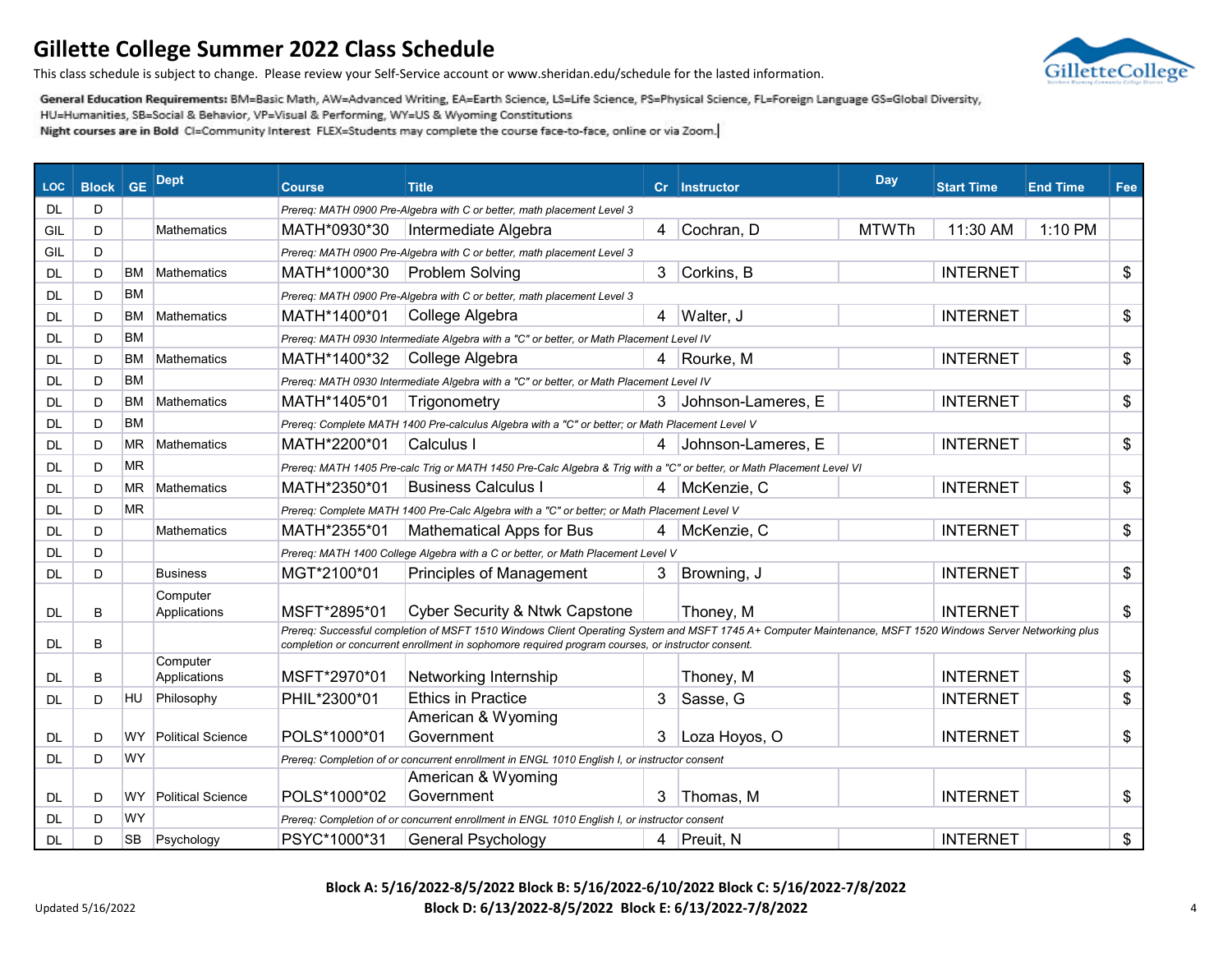GilletteCollege

This class schedule is subject to change. Please review your Self-Service account or www.sheridan.edu/schedule for the lasted information.

General Education Requirements: BM=Basic Math, AW=Advanced Writing, EA=Earth Science, LS=Life Science, PS=Physical Science, FL=Foreign Language GS=Global Diversity,

HU=Humanities, SB=Social & Behavior, VP=Visual & Performing, WY=US & Wyoming Constitutions

| <b>LOC</b> | <b>Block</b> | <b>GE</b> | <b>Dept</b>        | <b>Course</b>                            | <b>Title</b>                                                                                                                                                     | cr | <b>Instructor</b> | Day          | <b>Start Time</b> | <b>End Time</b> | Fee |
|------------|--------------|-----------|--------------------|------------------------------------------|------------------------------------------------------------------------------------------------------------------------------------------------------------------|----|-------------------|--------------|-------------------|-----------------|-----|
| DL         | D            | <b>SB</b> |                    |                                          | Prereg: Completion of or concurrent enrollment in ENGL 1010 English I, or instructor consent                                                                     |    |                   |              |                   |                 |     |
| DL         | Α            |           | Psychology         | PSYC*2300*01                             | Developmental Psychology                                                                                                                                         | 3  | Kristiansen, R    |              | <b>INTERNET</b>   |                 | \$  |
| DL         | Α            |           |                    |                                          | Prereq: Successful complettion of or concurrent enrollment in PSYC 1000 General Psychology                                                                       |    |                   |              |                   |                 |     |
| DL         | D            |           | Psychology         | PSYC*2340*01                             | Abnormal Psychology                                                                                                                                              | 3. | ∣Arena, A         |              | <b>INTERNET</b>   |                 | \$  |
| DL         | D            |           |                    |                                          | Prereq: PSYC 1000 General Psychology with a C or better                                                                                                          |    |                   |              |                   |                 |     |
| DL         | D            |           | Psychology         | PSYC*2380*30                             | Social Psychology                                                                                                                                                | 3  | Engel, S          |              | <b>INTERNET</b>   |                 | \$  |
| DL         | D            |           |                    | Prereq: PSYC 1000 General Psychology     |                                                                                                                                                                  |    |                   |              |                   |                 |     |
| DL         | D            | SB        | Sociology          | SOC*1000*33                              | <b>Sociological Principles</b>                                                                                                                                   | 3  | <b>Preuit. N</b>  |              | <b>INTERNET</b>   |                 | \$  |
| DL         | D            | <b>SB</b> |                    |                                          | Prereq: Successful completion of or concurrent enrollment in ENGL 1010 English I, or Reading Placement level 3, or instructor consent                            |    |                   |              |                   |                 |     |
| DL         | D            | <b>GS</b> | Sociology          | SOC*1080*30                              | Intro to Women's Studies                                                                                                                                         |    | $3$ Finn, M       |              | <b>INTERNET</b>   |                 | \$  |
| DL         | D            | HU        |                    |                                          | Prereq: Completion of, or concurrent enrollment in, ENGL 1010 English I, or instructor consent. SOC 1080 is crosslisted with HUMN 1080, ENGL 1080 and WMST 1080. |    |                   |              |                   |                 |     |
| DL         | A            |           | Sociology          | SOC*2000*01                              | Introduction to Social Work                                                                                                                                      | 3  | Wetz, A           |              | <b>INTERNET</b>   |                 | \$  |
| DL         | Α            |           |                    | SOC 2000 is cross listed with SOWK 2000. |                                                                                                                                                                  |    |                   |              |                   |                 |     |
| DL         | Α            |           | Sociology          | SOC*2300*01                              | <b>Counseling Skills</b>                                                                                                                                         | 3  | Goodrich-Premo, E |              | <b>INTERNET</b>   |                 | \$  |
| DL         | A            |           |                    |                                          | Crosslisted with CRMJ 2300 and CNSL 2300 Counseling Skills Prereg: Completion of English 1010 or enrollment in ENGL 1010 English I or instructor consent.        |    |                   |              |                   |                 |     |
| DL         | A            |           | Social Work        | SOWK*2000*01                             | Introduction to Social Work                                                                                                                                      |    | 3 Wetz, A         |              | <b>INTERNET</b>   |                 | \$  |
| DL         | A            |           |                    | SOWK 2000 is cross listed with SOC 2000. |                                                                                                                                                                  |    |                   |              |                   |                 |     |
| DL         | B            | ΜR        | <b>Mathematics</b> | STAT*2050*01                             | <b>Fundamentals of Statistics</b>                                                                                                                                |    | 4   Araas, J      |              | <b>INTERNET</b>   |                 | \$  |
| DL         | B            | ΜR        |                    | Level V                                  | Prereg: Complete MATH 1000 Problem Solving, MATH 1400 Pre-Calculus Algebra or MATH 1450 Pre-Calc Algebra/Trig with a grade of "C" or better; or Math Placement   |    |                   |              |                   |                 |     |
| DL         | D            | ΜR        | <b>Mathematics</b> | STAT*2050*30                             | <b>Fundamentals of Statistics</b>                                                                                                                                | 4  | Corkins, B        |              | <b>INTERNET</b>   |                 | \$  |
| DL         | D            | ΜR        |                    | Level V                                  | Prereq: Complete MATH 1000 Problem Solving, MATH 1400 Pre-Calculus Algebra or MATH 1450 Pre-Calc Algebra/Trig with a grade of "C" or better; or Math Placement   |    |                   |              |                   |                 |     |
| DL         | B            | ΜR        | <b>Mathematics</b> | STAT*2070*01                             | Intro Stats for Social Science                                                                                                                                   |    | 4 Araas, J        |              | <b>INTERNET</b>   |                 | \$  |
| DL         | B            | <b>MR</b> |                    | Level V                                  | Prereq: Complete MATH 1000 Problem Solving, MATH 1400 Pre-Calculus Algebra or MATH 1450 Pre-Calc Algebra/Trig with a grade of "C" or better; or Math Placement   |    |                   |              |                   |                 |     |
| DL         | D            | МR        | <b>Mathematics</b> | STAT*2070*30                             | Intro Stats for Social Science                                                                                                                                   |    | 4 Corkins, B      |              | <b>INTERNET</b>   |                 | \$  |
| DL.        | D            | MR.       |                    | Level V                                  | Prereq: Complete MATH 1000 Problem Solving, MATH 1400 Pre-Calculus Algebra or MATH 1450 Pre-Calc Algebra/Trig with a grade of "C" or better; or Math Placement   |    |                   |              |                   |                 |     |
| GIL        | Α            |           | Diesel Technology  | TECH*2980*30                             | <b>Technical Co-op</b>                                                                                                                                           |    | Vance, J          |              | <b>TBA</b>        |                 |     |
| GIL        | Α            |           |                    | Instructor consent required.             |                                                                                                                                                                  |    |                   |              |                   |                 |     |
| GIL        | D            |           | Welding            | WELD*1700*30                             | <b>General Welding</b>                                                                                                                                           | 4  | Miller, T         | <b>MTWTh</b> | 8:00 AM           | 10:20 AM        | \$  |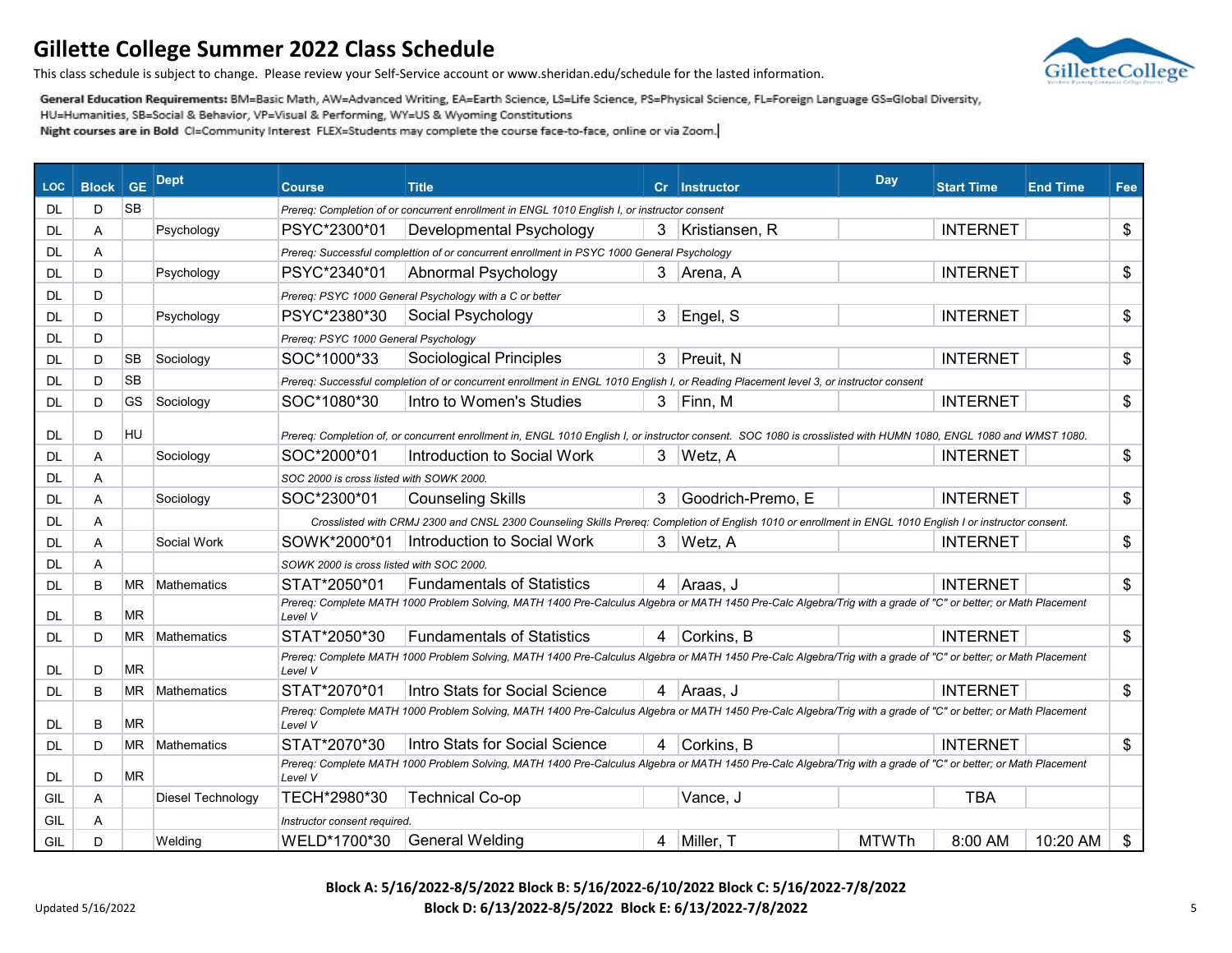

This class schedule is subject to change. Please review your Self-Service account or www.sheridan.edu/schedule for the lasted information.

General Education Requirements: BM=Basic Math, AW=Advanced Writing, EA=Earth Science, LS=Life Science, PS=Physical Science, FL=Foreign Language GS=Global Diversity,

HU=Humanities, SB=Social & Behavior, VP=Visual & Performing, WY=US & Wyoming Constitutions

Night courses are in Bold CI=Community Interest FLEX=Students may complete the course face-to-face, online or via Zoom.

| <b>LOC</b> | <b>Block GE</b>          |           | Dept                         | <b>Course</b>                  | <b>Title</b>                                                                                                                                                                                                                                                    | cr | <b>Instructor</b> | Day          | <b>Start Time</b> | <b>End Time</b> | Fee |
|------------|--------------------------|-----------|------------------------------|--------------------------------|-----------------------------------------------------------------------------------------------------------------------------------------------------------------------------------------------------------------------------------------------------------------|----|-------------------|--------------|-------------------|-----------------|-----|
|            |                          |           |                              |                                |                                                                                                                                                                                                                                                                 |    |                   |              |                   |                 |     |
| GIL        | D                        |           | Welding                      | WELD*2780*30                   | Auto Welding & Cutting Process                                                                                                                                                                                                                                  | 3  | Miller, T         | <b>MTWTh</b> | 10:30 AM          | 11:30 AM        | \$  |
| GIL        | D                        |           |                              |                                | Prereq: WELD 1773 GMAW and WELD 1650 Welding Symbols and Print Design; Course fee.                                                                                                                                                                              |    |                   | <b>MTWTh</b> | 11:30 AM          | 12:30 PM        | \$  |
| DL         | D                        | GS        | <b>Women's Studies</b>       |                                | WMST*1080*30   Intro to Women's Studies                                                                                                                                                                                                                         | 3  | Finn, M           |              | <b>INTERNET</b>   |                 | \$  |
| DL.        | D                        | HU        |                              |                                | Prereq: Completion of, or concurrent enrollment in, ENGL 1010 English I, or instructor consent. WMST 1080 is crosslisted with HUMN 1080, SOC 1080 and ENGL 1080.                                                                                                |    |                   |              |                   |                 |     |
| DL         | D                        | LS        | Zoology                      | ZOO*2010*30                    | Human Anatomy and Physiology I                                                                                                                                                                                                                                  | 4  | Ostrander, J      |              | <b>INTERNET</b>   |                 | \$  |
| <b>DL</b>  | D                        | <b>LS</b> |                              |                                | Prereq: One semester of college biology or chemistry, or instructor consent. Course Fee.                                                                                                                                                                        |    |                   |              |                   |                 |     |
| <b>DL</b>  | D                        | LS        | Zoology                      | ZOO*2020*01                    | Human Anat and Physiology II                                                                                                                                                                                                                                    | 4  | Menkhaus, B       |              | <b>INTERNET</b>   |                 | \$  |
| DL         | D                        | LS        |                              |                                | Prereq: ZOO 2010 Human A&P I or instructor consent. Course Fee.                                                                                                                                                                                                 |    |                   |              |                   |                 |     |
|            |                          |           |                              |                                |                                                                                                                                                                                                                                                                 |    |                   |              |                   |                 |     |
|            |                          |           | Block B: 5/16/2022-6/10/2022 |                                |                                                                                                                                                                                                                                                                 |    |                   |              |                   |                 |     |
|            | <b>LOC</b> Block GE Dept |           |                              | Course                         | <b>Title</b>                                                                                                                                                                                                                                                    | cr | Instructor        | <b>Day</b>   | <b>Start Time</b> | <b>End Time</b> | Fee |
| <b>DL</b>  | B                        |           | <b>Mathematics</b>           | MATH*0900*01                   | Pre-Algebra Arithmetic                                                                                                                                                                                                                                          | 4  | Araas, J          |              | <b>INTERNET</b>   |                 | \$  |
| DL.        | B                        |           |                              | Prereq: Math placement Level 1 |                                                                                                                                                                                                                                                                 |    |                   |              |                   |                 |     |
| DL         | B                        |           | Computer<br>Applications     | MSFT*2895*01                   | Cyber Security & Ntwk Capstone                                                                                                                                                                                                                                  |    | Thoney, M         |              | <b>INTERNET</b>   |                 | \$  |
| <b>DL</b>  | B                        |           |                              |                                | Prereq: Successful completion of MSFT 1510 Windows Client Operating System and MSFT 1745 A+ Computer Maintenance, MSFT 1520 Windows Server Networking plus<br>completion or concurrent enrollment in sophomore required program courses, or instructor consent. |    |                   |              |                   |                 |     |
| DL         | B                        |           | Computer<br>Applications     | MSFT*2970*01                   | Networking Internship                                                                                                                                                                                                                                           |    | Thoney, M         |              | <b>INTERNET</b>   |                 | \$  |
| DL         | B                        | ΜR        | <b>Mathematics</b>           | STAT*2050*01                   | <b>Fundamentals of Statistics</b>                                                                                                                                                                                                                               | 4  | Araas, J          |              | <b>INTERNET</b>   |                 | \$  |
| DL.        | B                        | ΜR        |                              | Level V                        | Prereq: Complete MATH 1000 Problem Solving, MATH 1400 Pre-Calculus Algebra or MATH 1450 Pre-Calc Algebra/Trig with a grade of "C" or better; or Math Placement                                                                                                  |    |                   |              |                   |                 |     |
| DL         | B                        | ΜR        | <b>Mathematics</b>           | STAT*2070*01                   | Intro Stats for Social Science                                                                                                                                                                                                                                  | 4  | Araas, J          |              | <b>INTERNET</b>   |                 | \$  |
| DL.        | B                        | ΜR        |                              | Level V                        | Prereq: Complete MATH 1000 Problem Solving, MATH 1400 Pre-Calculus Algebra or MATH 1450 Pre-Calc Algebra/Trig with a grade of "C" or better; or Math Placement                                                                                                  |    |                   |              |                   |                 |     |
|            |                          |           |                              |                                |                                                                                                                                                                                                                                                                 |    |                   |              |                   |                 |     |
|            |                          |           | Block C: 5/16/2022-7/8/2022  |                                |                                                                                                                                                                                                                                                                 |    |                   |              |                   |                 |     |
|            | <b>LOC</b> Block GE Dept |           |                              | <b>Course</b>                  | <b>Title</b>                                                                                                                                                                                                                                                    | Cr | Instructor        | <b>Day</b>   | <b>Start Time</b> | <b>End Time</b> | Fee |
| <b>DL</b>  | C                        | PS        | Chemistry                    | CHEM*1000*01                   | Intro to Chemistry                                                                                                                                                                                                                                              | 4  | Vorndam, P        |              | <b>INTERNET</b>   |                 | \$  |
| <b>DL</b>  | C                        | PS        |                              |                                | Prereq: Completion of or concurrent enrollment in MATH 0930 Intermediate Algebra or math placement at a higher level. Course Fee.                                                                                                                               |    |                   |              |                   |                 |     |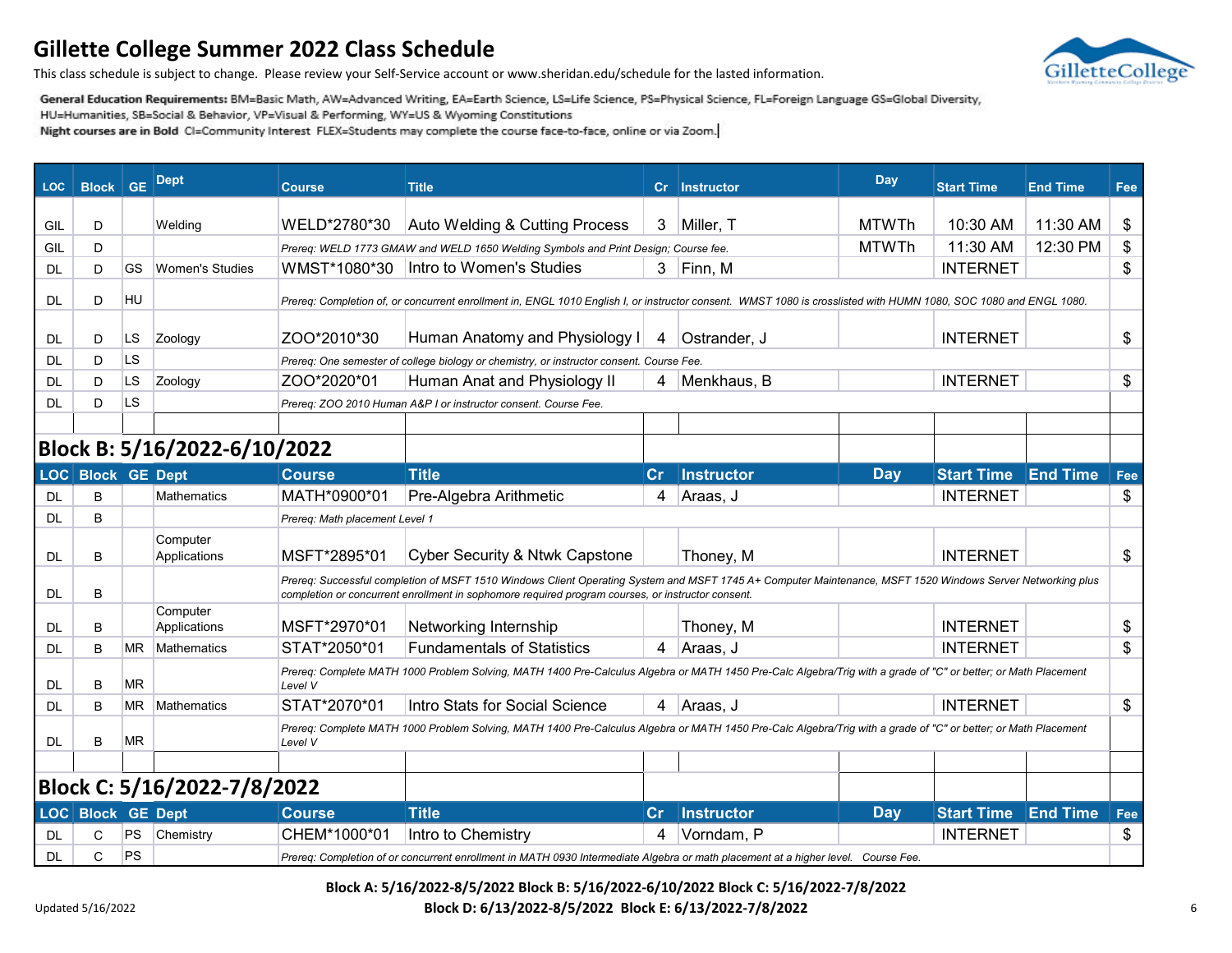

This class schedule is subject to change. Please review your Self-Service account or www.sheridan.edu/schedule for the lasted information.

General Education Requirements: BM=Basic Math, AW=Advanced Writing, EA=Earth Science, LS=Life Science, PS=Physical Science, FL=Foreign Language GS=Global Diversity,

HU=Humanities, SB=Social & Behavior, VP=Visual & Performing, WY=US & Wyoming Constitutions

Night courses are in Bold CI=Community Interest FLEX=Students may complete the course face-to-face, online or via Zoom.

| LOC.      | <b>Block GE</b>   |           | Dept                        | <b>Course</b>                       | <b>Title</b>                                                                                                                                                                                                                                                                                     |                       | Cr Instructor     | Day        | <b>Start Time</b> | <b>End Time</b> | Fee |
|-----------|-------------------|-----------|-----------------------------|-------------------------------------|--------------------------------------------------------------------------------------------------------------------------------------------------------------------------------------------------------------------------------------------------------------------------------------------------|-----------------------|-------------------|------------|-------------------|-----------------|-----|
|           |                   |           |                             |                                     |                                                                                                                                                                                                                                                                                                  |                       |                   |            |                   |                 |     |
|           |                   |           | Block D: 6/13/2022-8/5/2022 |                                     |                                                                                                                                                                                                                                                                                                  |                       |                   |            |                   |                 |     |
|           | LOC Block GE Dept |           |                             | <b>Course</b>                       | <b>Title</b>                                                                                                                                                                                                                                                                                     | $\mathbf{C}$ r        | <b>Instructor</b> | <b>Day</b> | <b>Start Time</b> | <b>End Time</b> | Fee |
| <b>DL</b> | D                 |           | Accounting                  | ACCT*2010*01                        | Principles of Accounting I                                                                                                                                                                                                                                                                       | 4                     | Browning, J       |            | <b>INTERNET</b>   |                 | \$  |
| DL        | D                 |           |                             |                                     | Prior to Fall 2021, course was offered as ACCT 1010.                                                                                                                                                                                                                                             |                       |                   |            |                   |                 |     |
| DL        | D                 |           | Accounting                  | ACCT*2020*01                        | Principles of Accounting II                                                                                                                                                                                                                                                                      |                       | 4 St Clair, K     |            | <b>INTERNET</b>   |                 | \$  |
| <b>DL</b> | D                 |           |                             |                                     | Prereq: ACCT 1010 Accounting I with a "C" or better. Prior to Fall 2021, course was offered as ACCT 1020.                                                                                                                                                                                        |                       |                   |            |                   |                 |     |
| DL        | D                 |           | <b>Addictions</b>           | ADDN*2010*01                        | <b>Addictions Assessment</b>                                                                                                                                                                                                                                                                     | $\mathbf{2}^{\prime}$ | Sasse, G          |            | <b>INTERNET</b>   |                 | \$  |
| DL        | D                 | <b>SB</b> | Anthropology                | ANTH*1200*01                        | Intro to Cultural Anthropology                                                                                                                                                                                                                                                                   | 3                     | Kristiansen, B    |            | <b>INTERNET</b>   |                 | \$  |
| <b>DL</b> | D                 |           | <b>Business</b>             | BADM*1000*01                        | Intro to Business                                                                                                                                                                                                                                                                                | 3                     | Gardner, L        |            | <b>INTERNET</b>   |                 | \$  |
| DL        | D                 |           | <b>Business</b>             | BADM*1000*02                        | Intro to Business                                                                                                                                                                                                                                                                                | 3                     | Hutchinson, K     |            | <b>INTERNET</b>   |                 | \$  |
| DL        | D                 |           | <b>Business</b>             | BADM*1020*01                        | <b>Business Communication</b>                                                                                                                                                                                                                                                                    | 3                     | Roe, J            |            | <b>INTERNET</b>   |                 | \$  |
| <b>DL</b> | D                 |           |                             |                                     | Prereq: ENGL 1010 English I with a "C" or better. Prior to Fall 2021, course was offered as BADM 2015.                                                                                                                                                                                           |                       |                   |            |                   |                 |     |
| DL        | D                 |           | <b>Business</b>             | BADM*2030*01                        | <b>Business Ethics</b>                                                                                                                                                                                                                                                                           | 3                     | Rothstein, D      |            | <b>INTERNET</b>   |                 | \$  |
| DL        | D                 | LS.       | Biology                     | BIOL*1010*30                        | General Biology I                                                                                                                                                                                                                                                                                | 4                     | Godwin, B         |            | <b>INTERNET</b>   |                 | \$  |
| <b>DL</b> | D                 | <b>LS</b> |                             |                                     | Prereq: Completion of or concurrent enrollment in MATH 1000 Problem Solving, MATH 0930 Intermediate Algebra or higher level math, or Math Placement Level IV. Then<br>completion of or concurrent enrollment in ENGL 1010 English I, or equivalent placement, or instructor consent. Course Fee. |                       |                   |            |                   |                 |     |
| DL        | D                 | <b>LS</b> | Biology                     | BIOL*1020*01                        | Life Science                                                                                                                                                                                                                                                                                     | 4                     | Penrose, S        |            | <b>INTERNET</b>   |                 | \$  |
| <b>DL</b> | D                 |           | <b>Business</b>             | BOTK*2970*01                        | Occupational Internship                                                                                                                                                                                                                                                                          | 3                     | Rothstein, D      |            | <b>INTERNET</b>   |                 | \$  |
| DL        | D                 |           |                             | Internship requires 150 work hours. | Prereq: CMAP 1680 Office Productivity Tool, COMM 1030 Interpersonal Communications, or BADM 1020 Business Communication and Writing with a C or better.                                                                                                                                          |                       |                   |            |                   |                 |     |
| <b>DL</b> | D                 | PS        | Chemistry                   | CHEM*1000*30                        | Intro to Chemistry                                                                                                                                                                                                                                                                               | 4                     | Kodet, J          |            | <b>INTERNET</b>   |                 | \$  |
| DL        | D                 | PS        |                             |                                     | Prereq: Completion of or concurrent enrollment in MATH 0930 Intermediate Algebra or math placement at a higher level. Course Fee.                                                                                                                                                                |                       |                   |            |                   |                 |     |
| <b>DL</b> | D                 |           | Computer<br>Applications    | CMAP*1680*01                        | <b>Office Productivity Tools</b>                                                                                                                                                                                                                                                                 | 3                     | Paquet, M         |            | <b>INTERNET</b>   |                 | \$  |
| <b>DL</b> | D                 |           | Computer<br>Applications    | CMAP*1720*30                        | <b>Advanced Word Processing</b>                                                                                                                                                                                                                                                                  |                       | 1.5 Paquet, M     |            | <b>INTERNET</b>   |                 | \$  |
| DL        | D                 |           | Computer<br>Applications    | CMAP*1752*30                        | <b>Advanced Spreadsheet</b>                                                                                                                                                                                                                                                                      |                       | 1.5 Paquet, M     |            | <b>INTERNET</b>   |                 | \$  |
| <b>DL</b> | D                 |           |                             |                                     | Complete CMAP 1680 Office Productivity with a C or better or instructor consent.                                                                                                                                                                                                                 |                       |                   |            |                   |                 |     |
| <b>DL</b> | D                 |           | Computer<br>Applications    | CMAP*1815*01                        | <b>Database Applications</b>                                                                                                                                                                                                                                                                     | 3                     | Paquet, M         |            | <b>INTERNET</b>   |                 | \$  |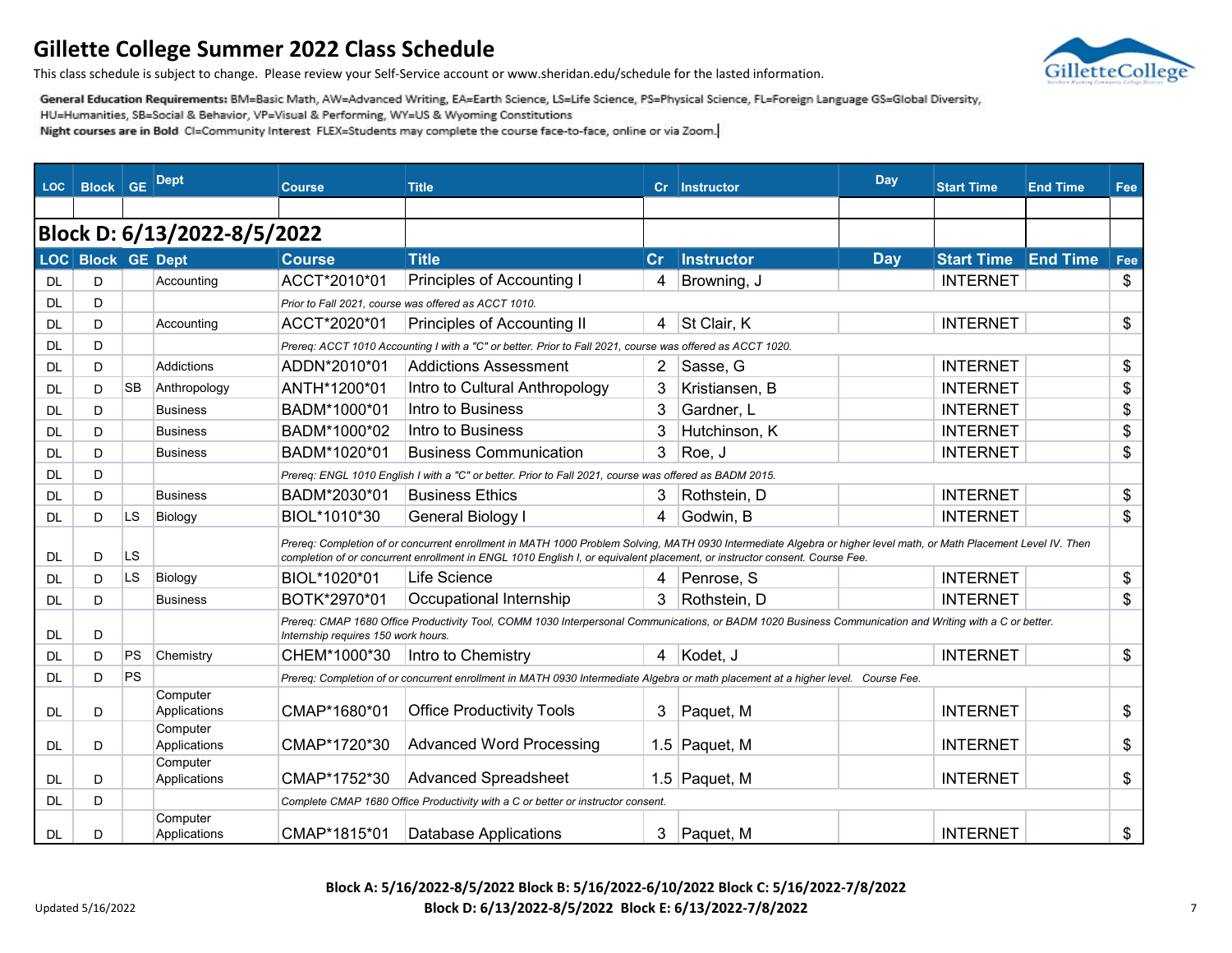

This class schedule is subject to change. Please review your Self-Service account or www.sheridan.edu/schedule for the lasted information.

General Education Requirements: BM=Basic Math, AW=Advanced Writing, EA=Earth Science, LS=Life Science, PS=Physical Science, FL=Foreign Language GS=Global Diversity,

HU=Humanities, SB=Social & Behavior, VP=Visual & Performing, WY=US & Wyoming Constitutions

Night courses are in Bold CI=Community Interest FLEX=Students may complete the course face-to-face, online or via Zoom.

| <b>LOC</b> | <b>Block</b> | <b>GE</b> | <b>Dept</b>                  | <b>Course</b>                                    | <b>Title</b>                                                                                                                                                     | Cr. | <b>Instructor</b> | <b>Day</b> | <b>Start Time</b> | <b>End Time</b> | Fee |
|------------|--------------|-----------|------------------------------|--------------------------------------------------|------------------------------------------------------------------------------------------------------------------------------------------------------------------|-----|-------------------|------------|-------------------|-----------------|-----|
| <b>DL</b>  | D            |           | Computer<br>Applications     | CMAP*1826*30                                     | <b>Advanced Presentation</b>                                                                                                                                     |     | 1.5 Paquet, M     |            | <b>INTERNET</b>   |                 | \$  |
| DL         | D            | <b>HU</b> | Communications               | COMM*2010*02                                     | <b>Public Speaking</b>                                                                                                                                           | 3   | Schilling, S      |            | <b>INTERNET</b>   |                 | \$  |
| DL         | D            | <b>HU</b> |                              |                                                  | Prereq: ENGL 1010 English I with a grade of C or better                                                                                                          |     |                   |            |                   |                 |     |
|            |              |           |                              |                                                  |                                                                                                                                                                  |     |                   |            |                   |                 |     |
| GIL        | D            |           | Diesel Technology            | DESL*1650*30                                     | Diesel Fuel Systems and Tuning                                                                                                                                   | 4   | McCrary, T        | <b>TTh</b> | 8:00 AM           | 1:00 PM         | \$  |
| GIL        | D            |           |                              |                                                  | Course Fee. Prior to Fall 2021, this course was offered as DESL 1640.                                                                                            |     |                   |            |                   |                 |     |
| GIL        | D            |           | Diesel Technology            | DESL*1870*31                                     | Mobile Hydraulic Troubleshoot                                                                                                                                    | 4   | McCrary, T        | <b>MW</b>  | 8:00 AM           | 1:00 PM         | \$  |
| <b>DL</b>  | D            | <b>SB</b> | Economics                    | ECON*1010*01                                     | Macroeconomics                                                                                                                                                   | 3   | Mantey, K         |            | <b>INTERNET</b>   |                 | \$  |
| <b>DL</b>  | D            | <b>SB</b> | Economics                    | ECON*1020*01                                     | Microeconomics                                                                                                                                                   | 3   | Young, A          |            | <b>INTERNET</b>   |                 | \$  |
| <b>DL</b>  | D            | <b>BW</b> | English                      | ENGL*1010*01                                     | <b>English Composition I</b>                                                                                                                                     | 3   | Jensen, M         |            | <b>INTERNET</b>   |                 | \$  |
| <b>DL</b>  | D            | <b>BW</b> |                              |                                                  | Prereq: Level 3 Reading Placement or "C" or better in ENGL 0700 Integrated Reading & Writing                                                                     |     |                   |            |                   |                 |     |
| DL         | D            | <b>BW</b> | English                      | ENGL*1010*02                                     | <b>English Composition I</b>                                                                                                                                     | 3   | Jensen, M         |            | <b>INTERNET</b>   |                 | \$  |
| <b>DL</b>  | D            | <b>BW</b> |                              |                                                  | Prereq: Level 3 Reading Placement or "C" or better in ENGL 0700 Integrated Reading & Writing                                                                     |     |                   |            |                   |                 |     |
| <b>DL</b>  | D            | BW        | English                      | ENGL*1010*30                                     | <b>English Composition I</b>                                                                                                                                     |     | 3 Finn, M         |            | <b>INTERNET</b>   |                 | \$  |
| <b>DL</b>  | D            | <b>BW</b> |                              |                                                  | Prereq: Level 3 Reading Placement or "C" or better in ENGL 0700 Integrated Reading & Writing                                                                     |     |                   |            |                   |                 |     |
| DL         | D            | <b>BW</b> | English                      | ENGL*1010*31                                     | <b>English Composition I</b>                                                                                                                                     |     | 3 Finn, M         |            | <b>INTERNET</b>   |                 | \$  |
| DL         | D            | <b>BW</b> |                              |                                                  | Prereq: Level 3 Reading Placement or "C" or better in ENGL 0700 Integrated Reading & Writing                                                                     |     |                   |            |                   |                 |     |
| DL.        | D            | <b>GS</b> | English                      | ENGL*1080*30                                     | Intro to Women's Studies                                                                                                                                         |     | 3 Finn, M         |            | <b>INTERNET</b>   |                 | \$  |
| <b>DL</b>  | D            | <b>HU</b> |                              |                                                  | Prereq: Completion of, or concurrent enrollment in, ENGL 1010 English I, or instructor consent. ENGL 1080 is crosslisted with HUMN 1080, SOC 1080 and WMST 1080. |     |                   |            |                   |                 |     |
| <b>DL</b>  | D            | <b>AW</b> | English                      | ENGL*2030*01                                     | <b>Critical Reading and Writing</b>                                                                                                                              |     | 3 Jensen, M       |            | <b>INTERNET</b>   |                 | \$  |
| DL         | D            | AW        |                              |                                                  | Prereq: ENGL 1010 English I with a "C" or better OR instructor consent                                                                                           |     |                   |            |                   |                 |     |
| <b>DL</b>  | D            |           | <b>Engineering Science</b>   | ES*2110*30                                       | <b>Statics</b>                                                                                                                                                   | 3   | Hunter, E         |            | <b>INTERNET</b>   |                 | \$  |
| DL         | D            |           |                              | Prereq: MATH 2200 Calculus I with a C or better  |                                                                                                                                                                  |     |                   |            |                   |                 |     |
|            |              |           | Family & Consumer            |                                                  |                                                                                                                                                                  |     |                   |            |                   |                 |     |
| <b>DL</b>  | D            |           | Science                      | FCSC*1140*01                                     | <b>Nutrition</b>                                                                                                                                                 |     | 2 Araas, T        |            | <b>INTERNET</b>   |                 | \$  |
| DL         | D            |           |                              | Prior to Fall 2020, course offered as HOEC 1146. |                                                                                                                                                                  |     |                   |            |                   |                 |     |
| <b>DL</b>  | D            |           | Family & Consumer<br>Science | FCSC*1141*01                                     | <b>Principles of Nutrition</b>                                                                                                                                   | 3   | Wattam, B         |            | <b>INTERNET</b>   |                 | \$  |
| <b>DL</b>  | D            |           | Family & Consumer<br>Science | FCSC*1141*30                                     | <b>Principles of Nutrition</b>                                                                                                                                   | 3   | Ostrander, J      |            | <b>INTERNET</b>   |                 | \$  |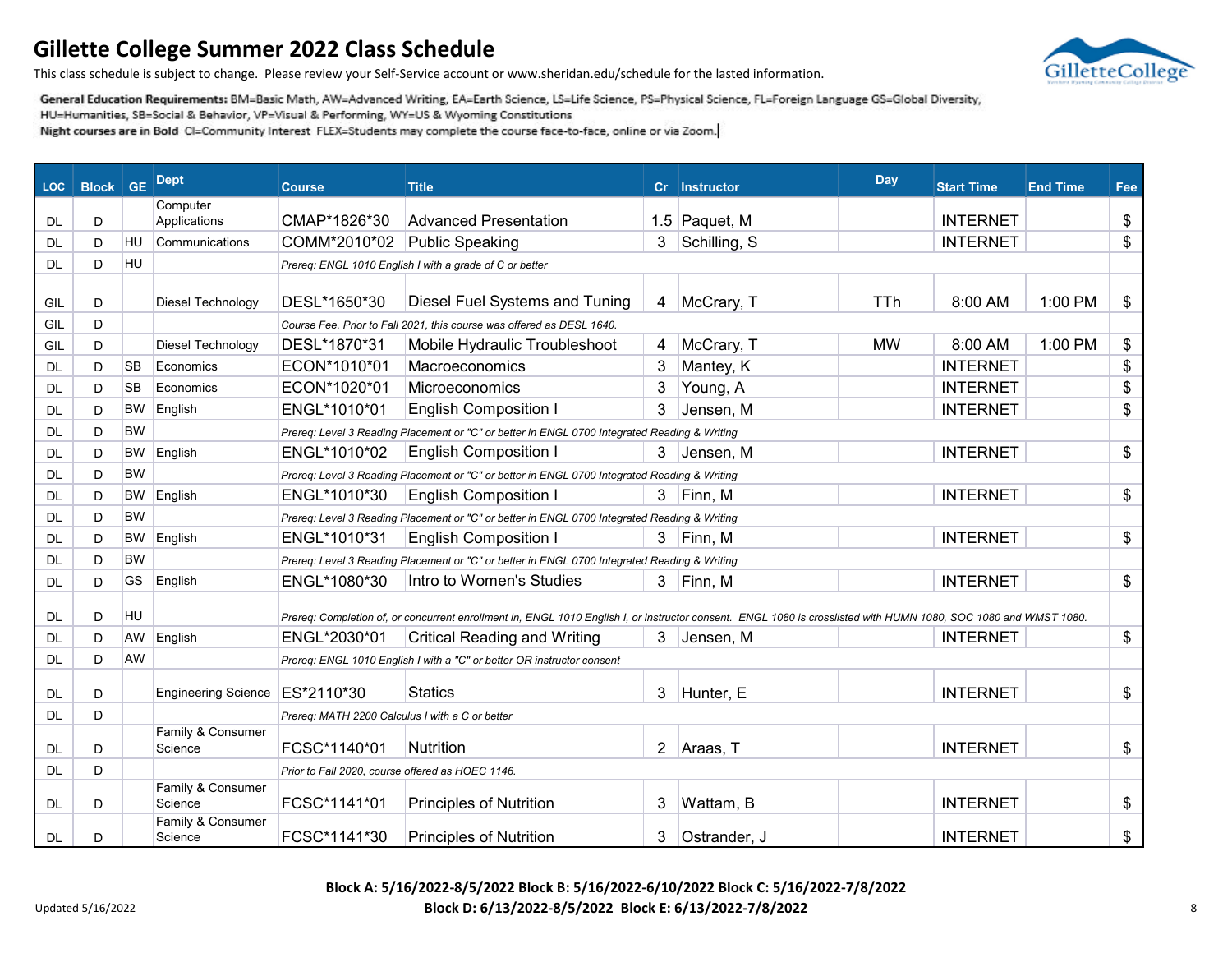

This class schedule is subject to change. Please review your Self-Service account or www.sheridan.edu/schedule for the lasted information.

General Education Requirements: BM=Basic Math, AW=Advanced Writing, EA=Earth Science, LS=Life Science, PS=Physical Science, FL=Foreign Language GS=Global Diversity,

HU=Humanities, SB=Social & Behavior, VP=Visual & Performing, WY=US & Wyoming Constitutions

| <b>LOC</b> | <b>Block</b> GE |           | <b>Dept</b>          | <b>Course</b>                  | <b>Title</b>                                                                                                                                                     |   | Cr Instructor        | Day          | <b>Start Time</b> | <b>End Time</b> | Fee           |
|------------|-----------------|-----------|----------------------|--------------------------------|------------------------------------------------------------------------------------------------------------------------------------------------------------------|---|----------------------|--------------|-------------------|-----------------|---------------|
| DL         | D               |           | <b>Business</b>      | FIN*1000*01                    | <b>Personal Finance</b>                                                                                                                                          | 3 | Dunneback, D         |              | <b>INTERNET</b>   |                 | \$            |
| DL         | D               | <b>PS</b> | Geology              | GEOL*1100*30                   | <b>Physical Geology</b>                                                                                                                                          | 4 | Livingston, R        |              | <b>INTERNET</b>   |                 | \$            |
| DL         | D               | GS        | Humanities           | HUMN*1080*30                   | Intro to Women's Studies                                                                                                                                         | 3 | Finn, M              |              | <b>INTERNET</b>   |                 | \$            |
| <b>DL</b>  | D               | HU        |                      |                                | Prereq: Completion of, or concurrent enrollment in, ENGL 1010 English I, or instructor consent. HUMN 1080 is crosslisted with ENGL 1080, SOC 1080 and WMST 1080. |   |                      |              |                   |                 |               |
| DL         | D               |           | <b>Business</b>      | IMGT*2400*01                   | Intro to Information Managemnt                                                                                                                                   | 3 | Banville, D          |              | <b>INTERNET</b>   |                 | $\frac{1}{2}$ |
| GIL        | D               |           | <b>Mathematics</b>   | MATH*0900*31                   | Pre-Algebra Arithmetic                                                                                                                                           | 4 | Carver, M            | <b>MTWTh</b> | 11:30 AM          | 1:10 PM         |               |
| GIL        | D               |           |                      | Prereq: Math placement Level 1 |                                                                                                                                                                  |   |                      |              |                   |                 |               |
| <b>DL</b>  | D               |           | <b>Mathematics</b>   | MATH*0930*01                   | Intermediate Algebra                                                                                                                                             | 4 | Nichols, J           |              | <b>INTERNET</b>   |                 | \$            |
| DL         | D               |           |                      |                                | Prereq: MATH 0900 Pre-Algebra with C or better, math placement Level 3                                                                                           |   |                      |              |                   |                 |               |
| <b>DL</b>  | D               |           | <b>Mathematics</b>   | MATH*0930*02                   | Intermediate Algebra                                                                                                                                             | 4 | Cochran, D           |              | <b>INTERNET</b>   |                 |               |
| <b>DL</b>  | D               |           |                      |                                | Prereq: MATH 0900 Pre-Algebra with C or better, math placement Level 3                                                                                           |   |                      |              |                   |                 |               |
| GIL        | D               |           | <b>Mathematics</b>   | MATH*0930*30                   | Intermediate Algebra                                                                                                                                             | 4 | Cochran, D           | <b>MTWTh</b> | 11:30 AM          | 1:10 PM         |               |
| GIL        | D               |           |                      |                                | Prereg: MATH 0900 Pre-Algebra with C or better, math placement Level 3                                                                                           |   |                      |              |                   |                 |               |
| <b>DL</b>  | D               | <b>BM</b> | <b>Mathematics</b>   | MATH*1000*30                   | <b>Problem Solving</b>                                                                                                                                           | 3 | Corkins, B           |              | <b>INTERNET</b>   |                 | \$            |
| DL         | D               | <b>BM</b> |                      |                                | Prereq: MATH 0900 Pre-Algebra with C or better, math placement Level 3                                                                                           |   |                      |              |                   |                 |               |
| DL         | D               | ВM        | Mathematics          | MATH*1400*01                   | College Algebra                                                                                                                                                  | 4 | Walter, J            |              | <b>INTERNET</b>   |                 | \$            |
| DL         | D               | <b>BM</b> |                      |                                | Prereq: MATH 0930 Intermediate Algebra with a "C" or better, or Math Placement Level IV                                                                          |   |                      |              |                   |                 |               |
| DL         | D               | ВM        | <b>Mathematics</b>   | MATH*1400*32                   | College Algebra                                                                                                                                                  | 4 | Rourke, M            |              | <b>INTERNET</b>   |                 | \$            |
| DL         | D               | <b>BM</b> |                      |                                | Prereq: MATH 0930 Intermediate Algebra with a "C" or better, or Math Placement Level IV                                                                          |   |                      |              |                   |                 |               |
| DL         | D               | BM        | <b>Mathematics</b>   | MATH*1405*01                   | Trigonometry                                                                                                                                                     |   | 3 Johnson-Lameres, E |              | <b>INTERNET</b>   |                 | \$            |
| DL         | D               | <b>BM</b> |                      |                                | Prereq: Complete MATH 1400 Pre-calculus Algebra with a "C" or better; or Math Placement Level V                                                                  |   |                      |              |                   |                 |               |
| <b>DL</b>  | D               | MR.       | <b>Mathematics</b>   | MATH*2200*01                   | Calculus I                                                                                                                                                       |   | Johnson-Lameres, E   |              | <b>INTERNET</b>   |                 | \$            |
| <b>DL</b>  | D               | <b>MR</b> |                      |                                | Prereq: MATH 1405 Pre-calc Trig or MATH 1450 Pre-Calc Algebra & Trig with a "C" or better, or Math Placement Level VI                                            |   |                      |              |                   |                 |               |
| <b>DL</b>  | D               | ΜR        | <b>Mathematics</b>   | MATH*2350*01                   | <b>Business Calculus I</b>                                                                                                                                       | 4 | McKenzie, C          |              | <b>INTERNET</b>   |                 | $\frac{2}{3}$ |
| <b>DL</b>  | D               | <b>MR</b> |                      |                                | Prereq: Complete MATH 1400 Pre-Calc Algebra with a "C" or better; or Math Placement Level V                                                                      |   |                      |              |                   |                 |               |
| <b>DL</b>  | D               |           | <b>Mathematics</b>   | MATH*2355*01                   | <b>Mathematical Apps for Bus</b>                                                                                                                                 | 4 | McKenzie, C          |              | <b>INTERNET</b>   |                 | \$            |
| <b>DL</b>  | D               |           |                      |                                | Prereg: MATH 1400 College Algebra with a C or better, or Math Placement Level V                                                                                  |   |                      |              |                   |                 |               |
| <b>DL</b>  | D               |           | <b>Business</b>      | MGT*2100*01                    | Principles of Management                                                                                                                                         | 3 | Browning, J          |              | <b>INTERNET</b>   |                 | \$            |
| <b>DL</b>  | D               |           | Philosophy           | PHIL*2300*01                   | <b>Ethics in Practice</b>                                                                                                                                        | 3 | Sasse, G             |              | <b>INTERNET</b>   |                 | \$            |
| <b>DL</b>  | D               |           | WY Political Science | POLS*1000*01                   | American & Wyoming<br>Government                                                                                                                                 | 3 | Loza Hoyos, O        |              | <b>INTERNET</b>   |                 | \$            |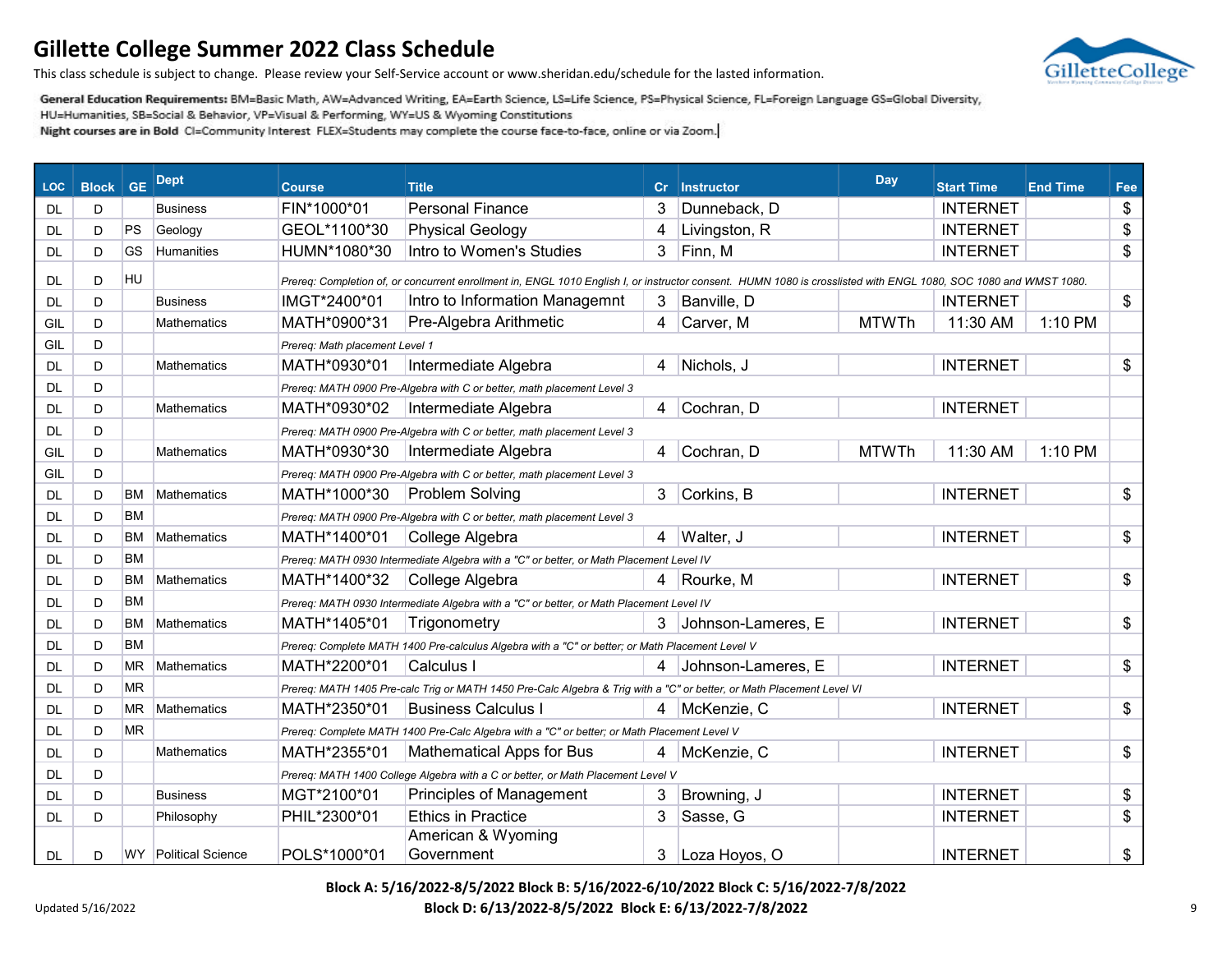GilletteCollege

This class schedule is subject to change. Please review your Self-Service account or www.sheridan.edu/schedule for the lasted information.

General Education Requirements: BM=Basic Math, AW=Advanced Writing, EA=Earth Science, LS=Life Science, PS=Physical Science, FL=Foreign Language GS=Global Diversity,

HU=Humanities, SB=Social & Behavior, VP=Visual & Performing, WY=US & Wyoming Constitutions

Night courses are in Bold CI=Community Interest FLEX=Students may complete the course face-to-face, online or via Zoom.

| <b>LOC</b> | <b>Block</b> | <b>GE</b> | <b>Dept</b>              | <b>Course</b>                        | <b>Title</b>                                                                                                                                                                                        |   | Cr Instructor | <b>Day</b>   | <b>Start Time</b> | <b>End Time</b> | Fee |
|------------|--------------|-----------|--------------------------|--------------------------------------|-----------------------------------------------------------------------------------------------------------------------------------------------------------------------------------------------------|---|---------------|--------------|-------------------|-----------------|-----|
| DL         | D            | WY        |                          |                                      | Prereq: Completion of or concurrent enrollment in ENGL 1010 English I, or instructor consent                                                                                                        |   |               |              |                   |                 |     |
|            |              |           |                          |                                      | American & Wyoming                                                                                                                                                                                  |   |               |              |                   |                 |     |
| DL         | D            | WY.       | <b>Political Science</b> | POLS*1000*02                         | Government                                                                                                                                                                                          | 3 | Thomas, M     |              | <b>INTERNET</b>   |                 | \$  |
| DL         | D            | <b>WY</b> |                          |                                      | Prereq: Completion of or concurrent enrollment in ENGL 1010 English I, or instructor consent                                                                                                        |   |               |              |                   |                 |     |
| DL         | D            | SВ        | Psychology               | PSYC*1000*31                         | <b>General Psychology</b>                                                                                                                                                                           |   | 4 Preuit, N   |              | <b>INTERNET</b>   |                 | \$  |
|            |              |           |                          |                                      | Prereq: Completion of, or concurrent enrollment in, ENGL 1010 English I, or instructor consent                                                                                                      |   |               |              |                   |                 |     |
| DL         | D            |           | Psychology               | PSYC*2340*01                         | Abnormal Psychology                                                                                                                                                                                 |   | 3 Arena, A    |              | <b>INTERNET</b>   |                 | \$  |
| DL         | D            |           |                          |                                      | Prereq: PSYC 1000 General Psychology with a C or better                                                                                                                                             |   |               |              |                   |                 |     |
| DL         | D            |           | Psychology               | PSYC*2380*30                         | Social Psychology                                                                                                                                                                                   | 3 | Engel, S      |              | <b>INTERNET</b>   |                 | \$  |
| DL         | D            |           |                          | Prereq: PSYC 1000 General Psychology |                                                                                                                                                                                                     |   |               |              |                   |                 |     |
| DL         | D            | <b>SB</b> | Sociology                | SOC*1000*33                          | Sociological Principles                                                                                                                                                                             | 3 | Preuit, N     |              | <b>INTERNET</b>   |                 | \$  |
|            |              |           |                          |                                      | Prereq: Successful completion of or concurrent enrollment in ENGL 1010 English I, or Reading Placement level 3, or instructor consent                                                               |   |               |              |                   |                 |     |
| DL.        | D            | GS        | Sociology                | SOC*1080*30                          | Intro to Women's Studies                                                                                                                                                                            | 3 | Finn, M       |              | <b>INTERNET</b>   |                 | \$  |
|            |              |           |                          |                                      |                                                                                                                                                                                                     |   |               |              |                   |                 |     |
| DL         | D            | <b>HU</b> |                          |                                      | Prereq: Completion of, or concurrent enrollment in, ENGL 1010 English I, or instructor consent. SOC 1080 is crosslisted with HUMN 1080, ENGL 1080 and WMST 1080.                                    |   |               |              |                   |                 |     |
| DL         | D            | ΜR        | Mathematics              | STAT*2050*30                         | <b>Fundamentals of Statistics</b><br>Prereq: Complete MATH 1000 Problem Solving, MATH 1400 Pre-Calculus Algebra or MATH 1450 Pre-Calc Algebra/Trig with a grade of "C" or better; or Math Placement |   | 4 Corkins, B  |              | <b>INTERNET</b>   |                 | \$  |
| DL         | D            | MR        |                          | Level V                              |                                                                                                                                                                                                     |   |               |              |                   |                 |     |
| DL         | D            | ΜR        | <b>Mathematics</b>       | STAT*2070*30                         | Intro Stats for Social Science                                                                                                                                                                      | 4 | Corkins, B    |              | <b>INTERNET</b>   |                 | \$  |
| DL         | D            | ΜR        |                          | Level V                              | Prereq: Complete MATH 1000 Problem Solving, MATH 1400 Pre-Calculus Algebra or MATH 1450 Pre-Calc Algebra/Trig with a grade of "C" or better; or Math Placement                                      |   |               |              |                   |                 |     |
| GIL        | D            |           | Welding                  | WELD*1700*30                         | <b>General Welding</b>                                                                                                                                                                              | 4 | Miller, T     | <b>MTWTh</b> | 8:00 AM           | 10:20 AM        | \$  |
| GIL        | D            |           |                          | Course Fee.                          |                                                                                                                                                                                                     |   |               |              |                   |                 |     |
|            |              |           |                          |                                      |                                                                                                                                                                                                     |   |               |              |                   |                 |     |
| GIL        | D            |           | Welding                  | WELD*2780*30                         | Auto Welding & Cutting Process                                                                                                                                                                      | 3 | Miller, T     | <b>MTWTh</b> | 10:30 AM          | 11:30 AM        | \$  |
| GIL        | D            |           |                          |                                      | Prereq: WELD 1773 GMAW and WELD 1650 Welding Symbols and Print Design; Course fee.                                                                                                                  |   |               | <b>MTWTh</b> | 11:30 AM          | 12:30 PM        | \$  |
| DL         | D            | GS        | <b>Women's Studies</b>   |                                      | WMST*1080*30  Intro to Women's Studies                                                                                                                                                              |   | 3 Finn, M     |              | <b>INTERNET</b>   |                 | \$  |
| DL         | D            | <b>HU</b> |                          |                                      | Prereq: Completion of, or concurrent enrollment in, ENGL 1010 English I, or instructor consent. WMST 1080 is crosslisted with HUMN 1080, SOC 1080 and ENGL 1080.                                    |   |               |              |                   |                 |     |
| DL         | D            | LS        | Zoology                  | ZOO*2010*30                          | Human Anatomy and Physiology I                                                                                                                                                                      | 4 | Ostrander, J  |              | <b>INTERNET</b>   |                 | \$  |
| DL         | D            | LS        |                          |                                      | Prereq: One semester of college biology or chemistry, or instructor consent. Course Fee.                                                                                                            |   |               |              |                   |                 |     |
| DL         | D            | LS        | Zoology                  | ZOO*2020*01                          | Human Anat and Physiology II                                                                                                                                                                        |   | 4 Menkhaus, B |              | <b>INTERNET</b>   |                 | \$  |